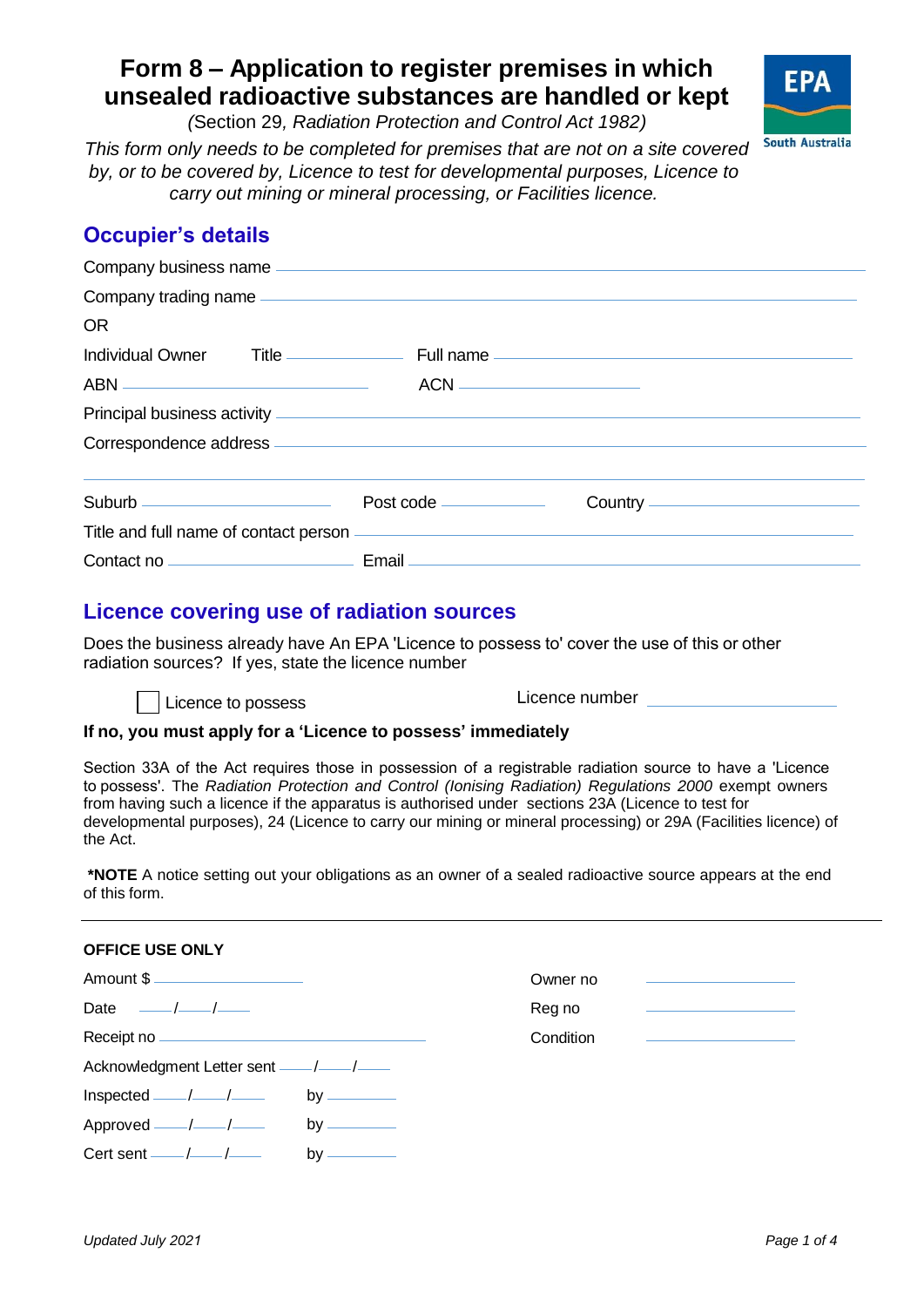| <b>Premises details</b>                                                          |                                          |                      |                                                                                                             |
|----------------------------------------------------------------------------------|------------------------------------------|----------------------|-------------------------------------------------------------------------------------------------------------|
|                                                                                  |                                          |                      |                                                                                                             |
| Premises type                                                                    | $Type A \bigcap Type B$ Type $C \bigcap$ |                      |                                                                                                             |
| substances, etc)?                                                                |                                          |                      | What are the premises used for (eg nuclear medicine, radio-iodination, biochemistry, storage of radioactive |
| radioactive substances.                                                          |                                          |                      | Persons licensed under Section 28 of the Act who will be supervising the work with unsealed                 |
| <b>Name</b>                                                                      |                                          | <b>EPA Licence #</b> |                                                                                                             |
|                                                                                  |                                          |                      |                                                                                                             |
| List of radionuclides - approximate maximum activity to be used at any one time: |                                          |                      |                                                                                                             |
| Radionuclide                                                                     |                                          | <b>Activity (Bq)</b> |                                                                                                             |

|  | the contract of the contract of the contract of                                                                                                                                                                               | $\overline{\phantom{a}}$                                                                                                                                                                                                      |  |
|--|-------------------------------------------------------------------------------------------------------------------------------------------------------------------------------------------------------------------------------|-------------------------------------------------------------------------------------------------------------------------------------------------------------------------------------------------------------------------------|--|
|  |                                                                                                                                                                                                                               |                                                                                                                                                                                                                               |  |
|  | the control of the control of the control of the control of the control of the control of the control of the control of the control of the control of the control of the control of the control of the control of the control | the control of the control of the control of the control of the control of the control of the control of the control of the control of the control of the control of the control of the control of the control of the control |  |
|  |                                                                                                                                                                                                                               |                                                                                                                                                                                                                               |  |
|  |                                                                                                                                                                                                                               |                                                                                                                                                                                                                               |  |
|  | the company of the company of the company of the<br>______                                                                                                                                                                    | $\overline{\phantom{a}}$                                                                                                                                                                                                      |  |

 *Supporting documentation to be attached (as appropriate).* 

## **Declaration**

 □ my knowledge complete and true in every particular. I declare that the information provided on this form and in support of this application is to the best of

Applicant's signature <u>Date Community of the Base of the Base of the Base</u>

#### **PENALTY FOR PROVIDING FALSE INFORMATION: UP TO \$10,000**

 **NOTE: This form does not constitute a legal application unless it has been properly completed and signed, and is accompanied by the appropriate fee.** 

## **Fees**

| Application fee (non refundable) | \$1,416 |
|----------------------------------|---------|
| Annual registration fee          | \$326   |
| <b>TOTAL FEE PAYABLE</b>         | \$1,742 |

 *exempt This fee is applicable for applications lodged after 30 June 2021 and prior to 1 July 2022 – GST*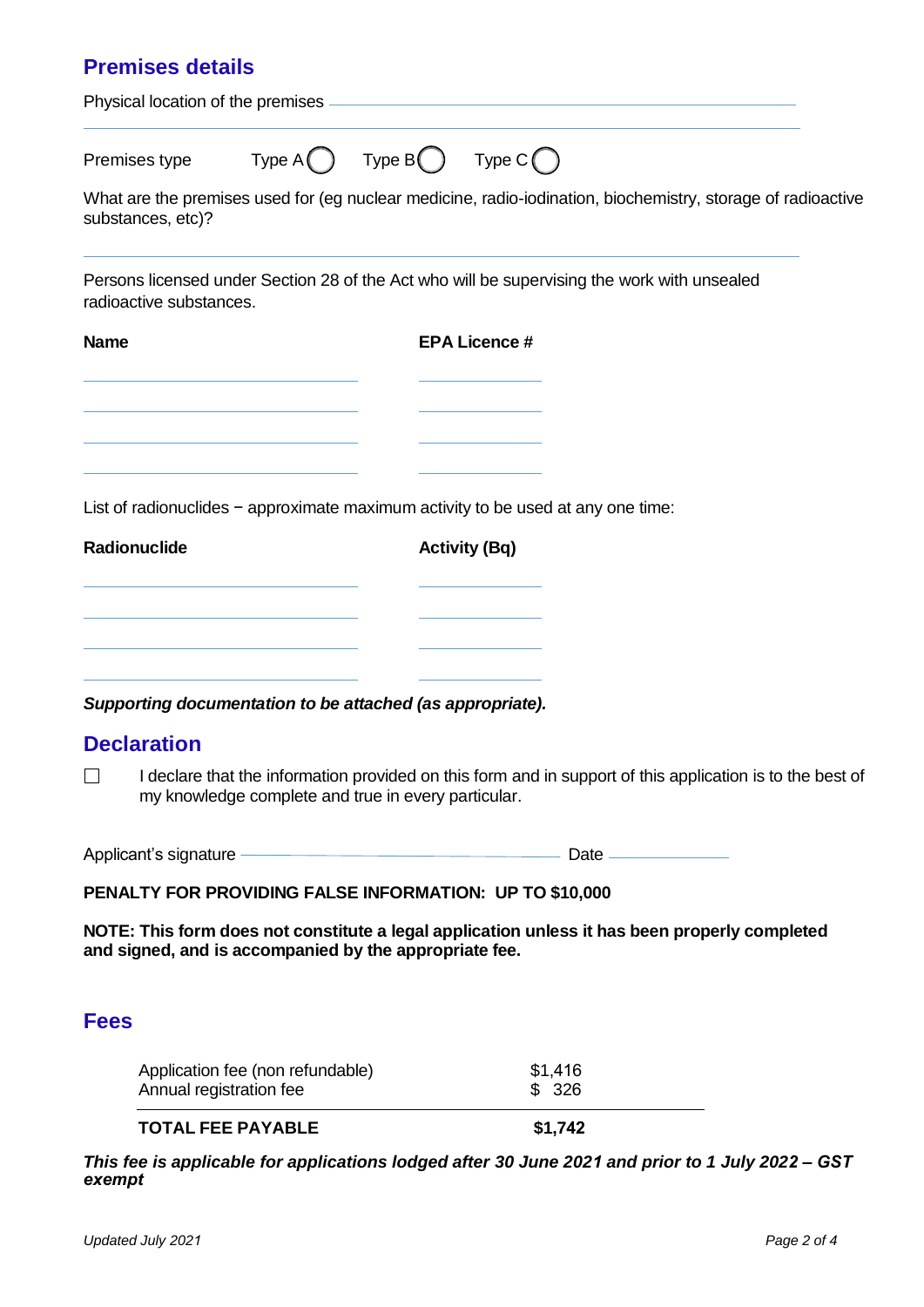# **Lodgement of form and payment of fees**

| This form can be lodged by post to: | <b>Environment Protection Authority</b><br><b>Radiation Protection Branch</b><br>GPO Box 2607, ADELAIDE SA 5001 |
|-------------------------------------|-----------------------------------------------------------------------------------------------------------------|
| Or lodged via Fax: (08) 8124 4671   | <b>Or email: radiationprotection@sa.gov.au</b>                                                                  |
| Cheques should be made payable to:  | <b>Environment Protection Authority</b>                                                                         |

#### **For credit card payment please complete the details below**

| Cardholder's name -                                           | Visa $\bigcap$ MasterCard $\bigcap$ Amex $\bigcirc$ |
|---------------------------------------------------------------|-----------------------------------------------------|
| Card no                                                       |                                                     |
|                                                               | Amount of payment \$                                |
|                                                               |                                                     |
| Credit card payment only accepted within agreed trading terms |                                                     |

### **NOTE: The EPA does not have the facility to handle cash payments**

# **Enquiries**

 Radiation Licensing Officer Tel: (08) 8463 7826 Email: [radiationprotection@sa.gov.au](mailto:radiationprotection@sa.gov.au) 

 *Environment Protection Authority ABN 85 393 411 003 This licence is GST exempt*